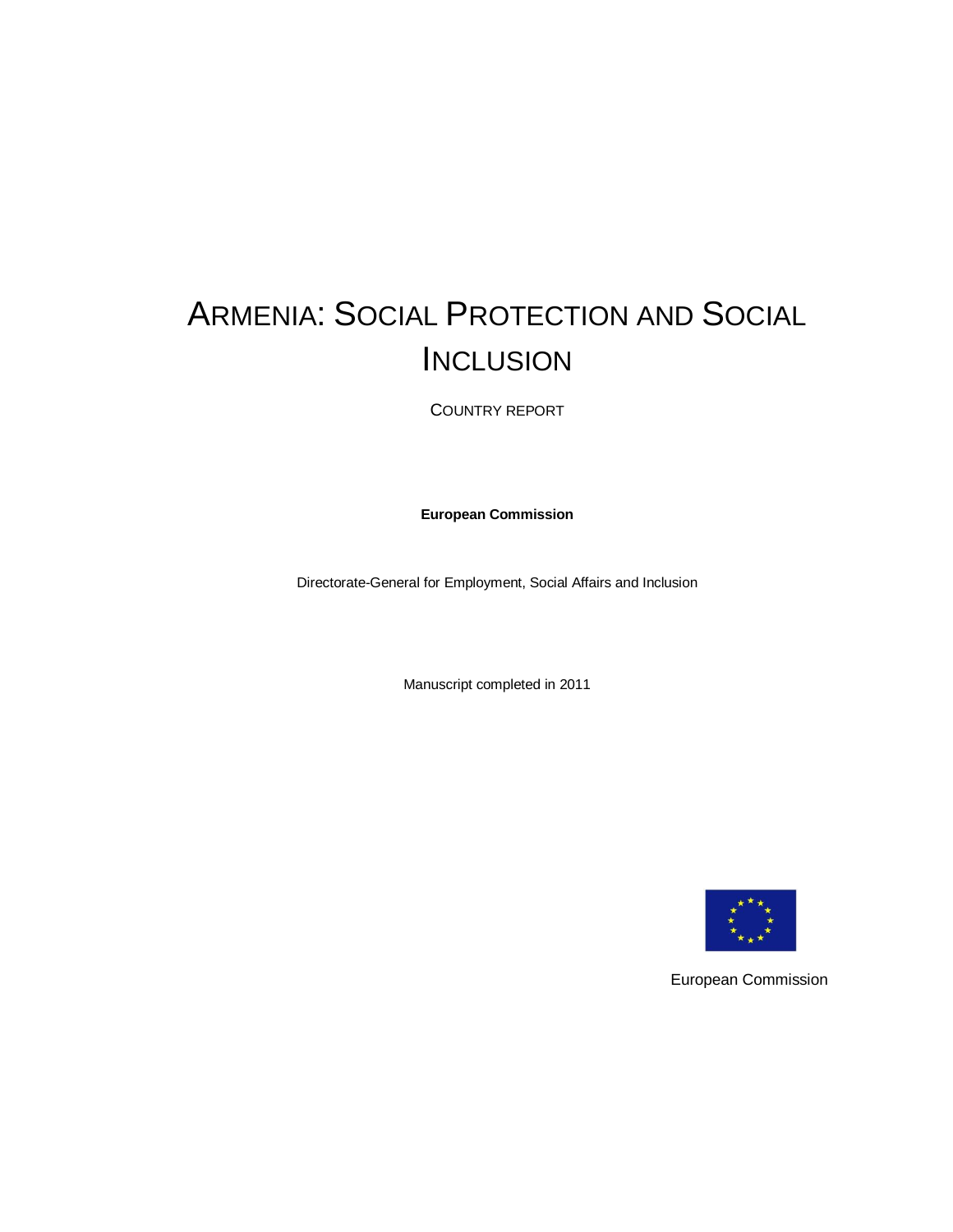

*Neither the European Commission nor any person acting on behalf of the Commission may be held responsible for the use that may be made of the information contained in this publication.*

#### **Contractor**

CAUCSUS RESEARCH RECOURCE CENTERS–ARMENIA

EURASIA PARTNERSHIP FOUNDATION

#### **www.crrc.am / www.epfound.am**

#### **Abstract**

The report "Social Protection and Social Inclusion in Armenia" is prepared within the "Social Protection and Social Inclusion in Southern Caucasus" project initiated by the European Commission, DG Employment, Social Affairs and Equal opportunities, Directorate Social protection and Integration. The report is developed taking into consideration the objectives proposed by the EU under the Open Method of Cooperation. The report attempts to: (i) provide an up-to-date and relevant information and comprehensive analysis on current social protection and healthcare systems; (ii) highlight the key challenges, sources of risks and policy issues; (iii) outline country specific problems; and (iv) link the strategies of sustainable economic growth to social cohesion, equity and equal opportunities for all members of society by assuring adequate, accessible, financially sustainable and efficient social protection system and social inclusion policies.

#### **Experts**

Karapetyan Susanna (research team leader);

Manasyan Heghine (project coordinator);

Harutyunyan Nune;

Mirzakhanyan Astghik;

Norekian Misak

© European Union, 2011

Reproduction is authorised provided the source is acknowledged.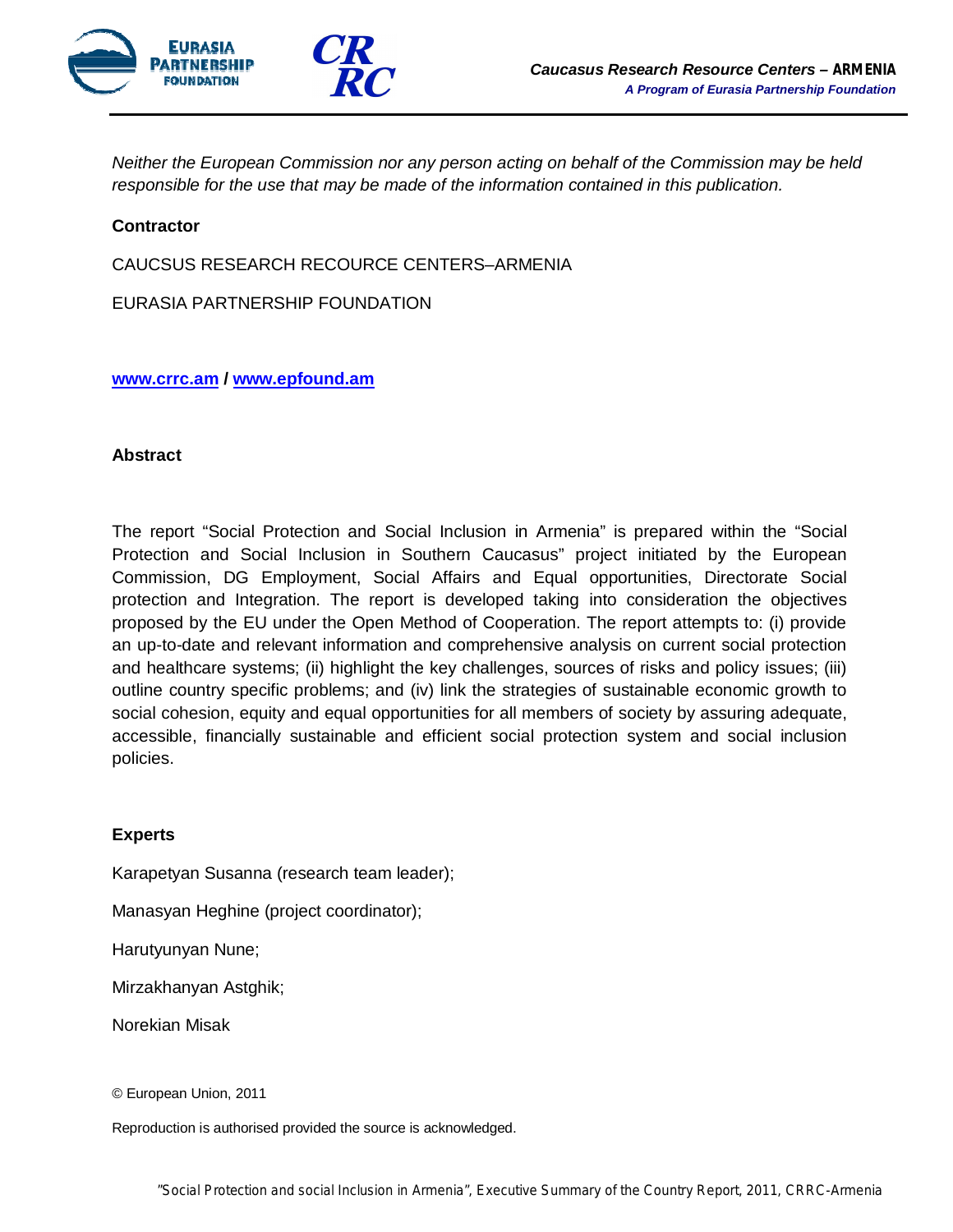## **Executive Summary**

## **Introduction**

The report "Social Protection and Social Inclusion in Armenia" is prepared taking into consideration the objectives proposed by the EU under the Open Method of Cooperation. The report attempts to: (i) provide an up-to-date and relevant information and comprehensive analysis on current social protection and healthcare systems; (ii) highlight the key challenges, sources of risks and policy issues; (iii) outline country specific problems; and (iv) link the strategies of sustainable economic growth to social cohesion, equity and equal opportunities for all members of society by assuring adequate, accessible, financially sustainable and efficient social protection system and social inclusion policies.

Armenia's transition from a centrally planned to a market oriented economic system (formally – starting from 1991) has not gone smoothly because Armenia experienced a series of extra floats that seriously affected the economy. However, starting from the mid 1990-s, Armenia has been one of the fastest-growing transition countries. Moderate but vigorous economic growth in the initial years of the recovery (5% on average during 1994–2001) and double-digit rates annually on average in 2002- 2007 (which due to global crisis slowed down to 6.9% in 2008 and has shrunken by 14.2% in 2009) is a result of steady pursuit of the market-oriented reforms. Although the high rate of economic growth for the population means a general increase of income, employment rate and improvement of other macroeconomic indicators, and the poverty reduction during those years was significant (it decreased from 56.1% in 1999 to 34.6% in 2004 and to 28.7% in 2009<sup>1</sup>), the transition link between the growth and employment was weak. Along with the persistent unemployment, which, according to LFS data, comprises around one-fifth of the labor force - a dual labor market with large informal employmentunder-employment or subsistence employment was a typical phenomena.

The social protection system of Armenia has improved essentially and plays an important role in providing social support to population and alleviating the extreme poverty. Social assistance is one of the few available tools to protect those who do not benefit from opportunities created by economic growth in the short or medium terms. However, reforms in the social assistance policy are critical in order to achieve sustainable results by establishing not only a large scale cash social assistance system but also active social assistance programs that ensure social inclusion of all. Promoting participation in labor market, for example, will enable fighting poverty and exclusion while providing satisfaction of the basic needs of vulnerable families and contribute towards the poverty reduction.

#### **Macroeconomic Overview**

 $\overline{\phantom{a}}$ 

In the early 1990-s, a sharp rise in unemployment, real wage fall, tax base shrinkage, government suffering from persistent cash shortages generating large external and domestic expenditure arrears, were the factors resulting in a crucial decline in living standards and rising poverty levels that caused a large migration.

<sup>&</sup>lt;sup>1</sup> In 2009 the poverty assessment methodology was revised to reflect the changes in composition of minimum consumption basket since 2004 (see Annex 3.1). However, to enable comparison over several years, NSS provided estimations on selected poverty indicators for 2009 based on the previous methodology as well. According to the new methodology the poverty incidence comprised: extremely poor 3.6%, very poor 20.1% and poor 34.1%.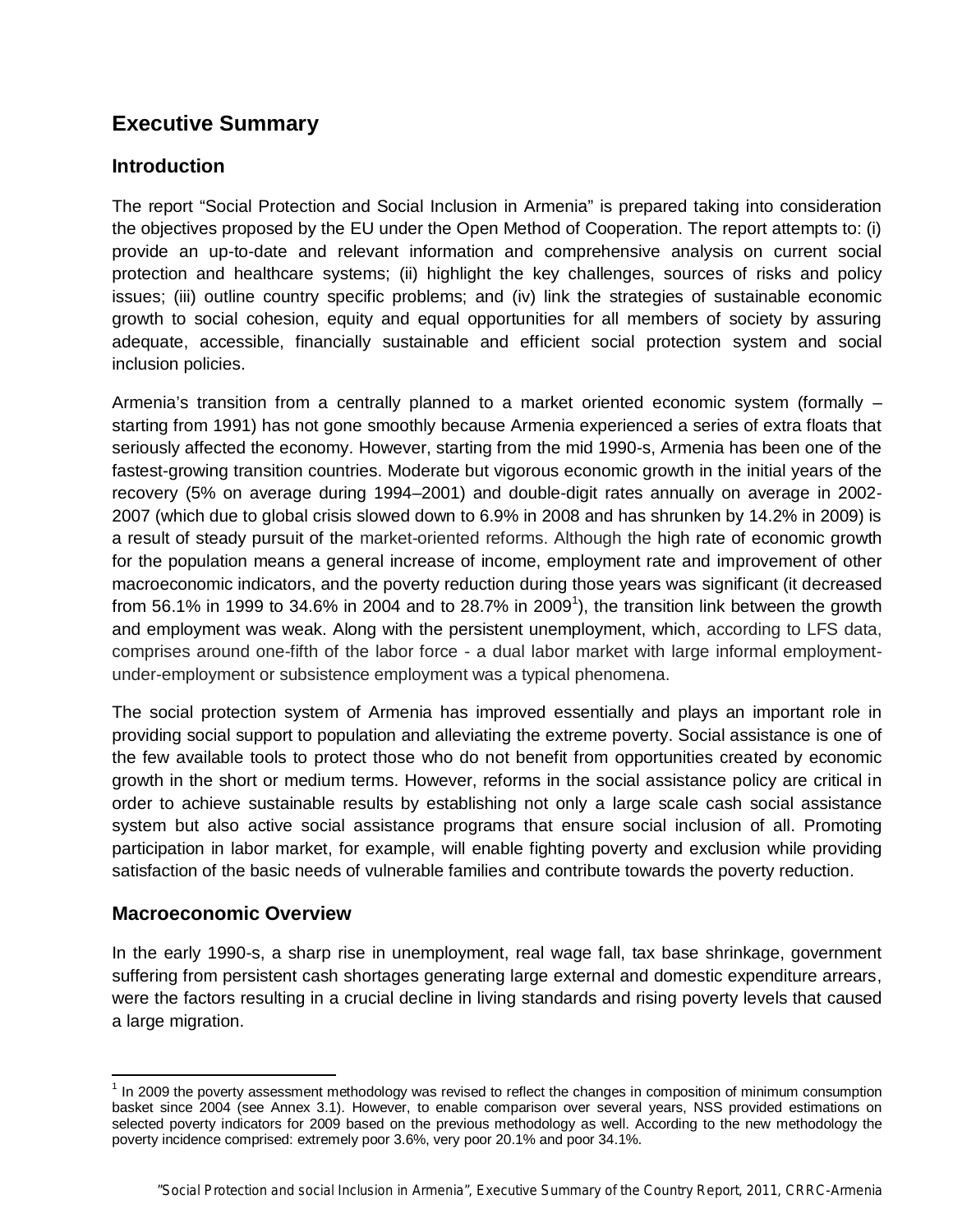Reforms initiated in the second half of the 1990-s attempted to revitalize the economy. As a result, the economy rebounded at the end of century. However, it was clear that a number of imbalances still constrained the economic growth.

The start of the new century was notable for Armenia because of renewed stabilization and reform efforts. Comprehensive reforms were introduced in fiscal, banking and energy sectors and later aligned with the Poverty Reduction Strategy Program (PRSP), adopted by the Government in August 2003. As a result, the country outperformed other low-income countries and, in 2004, moved from the class of "low income" countries to the class of "middle income" countries.

This report is prepared next to the backdrop of the worst global financial crisis, which has hit Armenia particularly hard. Due to the crisis, the country's economy has shrunk, poverty and unemployment have risen, and there is a feeling of uncertainty about what to expect and how to move ahead. This is especially because of the common misbehavior that crisis is born and went from the most developed economies with long devotion to market economy, restraints on the public sector, greater efficiency of the private sector, and strong systems of social protection.

The economic growth in Armenia has peculiarities that can be considered as sources of vulnerability of economic performance during shocks. The Armenian economy is described as: (i) narrowly based; (ii) lowly diversified by sectors; (iii) microeconomic biases with low share of small and medium-size enterprises, which would facilitate the entry of new firms and the growth of small enterprises and consequently contribute to faster job creation, employment growth and unemployment reduction; (iv) one in which remittances play an important role in economy and mitigate the impact of the transition on the welfare of households; and (v) an economy in which the share of informal sector is large  $$ according to different analysts' estimates the shadow economy in 2010 could be equivalent to about 35-40% of total GDP.

The impact of the economic contraction on the poor is accelerated by increasing rates of inflation, which requires continuing strengthening of social protection programs, as well as leaves room for further speeding up of the undergoing reforms in key areas of economic governance, with special focus on domestic economic competition, revenue administration, and further liberalizing trade services.

Currently the Government of RA is implementing social protection reforms; while trying to compensate for the fiscal deterioration the recent reforms promoted by the Government result in rising public debt. This in turn will feed into the view to the activities and policies of financial institutions.

Irrespective of current achievements in public finance management, the country still faces weaknesses that do not allow more efficient and transparent use of public financial resources, thus reducing the outcomes expected from the implementation of state policies. Therefore, the further and deeper reform in the fiscal sector is needed.

#### **Labor Market**

Since independence labor market in Armenia have gone through a profound transition affected by a systemic crisis of the economy during early 1990-s, economic and social reforms, and continuous economic growth lasting more than a decade - since the mid 1990-s up to 2008 (before the recent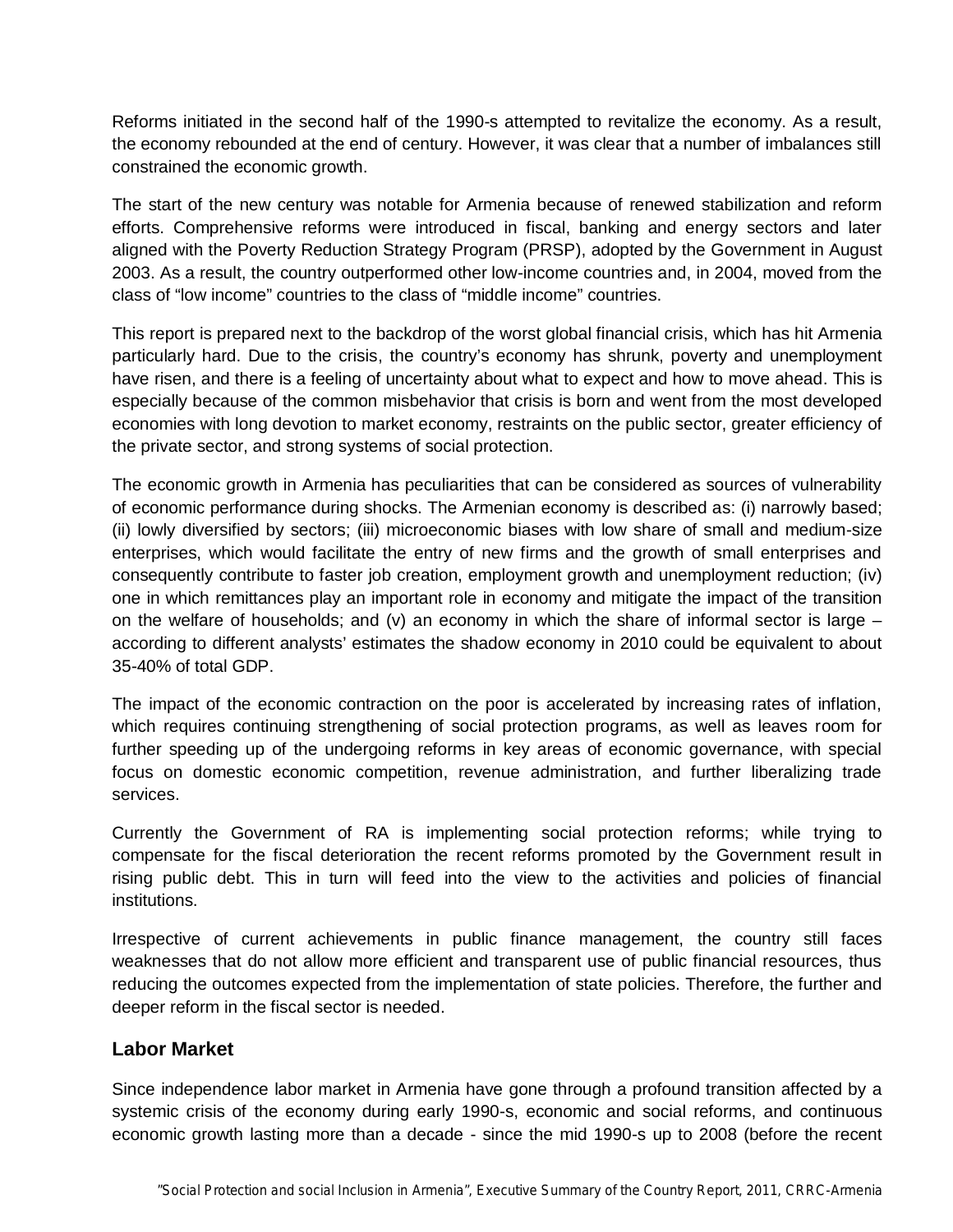crisis caused the slowdown followed by the economy's decline). However, real unemployment has persistently remained at double-digit levels and, on average, roughly one out of four economically active people was unemployed. Moreover, about two-thirds of the employed depend on incomes from low-productivity agriculture and trade.

Demographic trends, such as reproductive behavior, migration patterns, along with the situation in labor market, influenced the economic activity rate causing an essential decline during the period of 1991-2009 from 81.4% to 52.3%<sup>2</sup>. The employment structure by sphere of economic activity has been changed significantly as well, and in such a way that it became less diversified and more vulnerable to internal and external shocks. Subsistence agriculture emerged as a key factor mitigating the shocks of transition period, as well as the absence of policies for creating non agricultural jobs. Although the ratio of employed in subsistence agriculture of total employed was still high in 2009 (45.1% or 491.6 thousand people compared to 501.6 thousand in 2004), conditioning higher level of employment in rural versus urban areas. However, those engaged in agriculture are non-registered self-employed farmers with low productivity, paired with seasonality and low pay. Although jobs in the sector are not very promising from the perspective of poverty reduction, they still remain the main source of income for the rural population since the opportunity of non agricultural activity outside of Yerevan city is limited.

Since 1990 the private sector in Armenia has expanded significantly. However, the real job creation in the sector was not sufficient. From the mid to late 1990-s the main factor behind the emergence of private sector in Armenia was privatization. Although over the past few years the private sector has been the main engine for job creation in Armenia, it was not sufficient due to a number of obstacles preventing further business establishment, growth and formal employment in Armenia.

The greatest change since this transition has been the shift, although involuntary, from stable wages and salaried jobs to casual and less-formal jobs and self-employment. Moreover, the main cause of this situation is the lack of alternative employment, especially in rural areas.

Informality is another challenge for Armenian labor market*;* employment in the informal sector is mostly casual and based on personal and social relations rather than on contractual arrangements. Informal employment is usually low paid, instable and creates challenges for the future as well. People engaged in the sector do not accrue any social protection rights. In the case of unemployment or sickness, any insured pension rights will depend on social pension only, therefore putting an extra burden on a budget.

Self-reported unemployment rate is significantly higher in Armenia than unemployment rates recorded at employment services. Although there has been a noticeable improvement in Armenia's labor market, there still exists a large supply and demand gap. The unemployment rate in Armenia based on LFS 2009 data (using ILO methodology of defining the unemployment) amounted to 18.7% (vs. officially registered 7.0%).

 $\overline{\phantom{a}}$  $2$ The indicator is calculated as share of economically active population (establishment survey and administrative data) in total number of labor resources. Source: NSS of RA, Statistical Yearbook of Armenia, 2010, page 53 section on Employment (http://www.armstat.am/file/doc/99461553.pdf).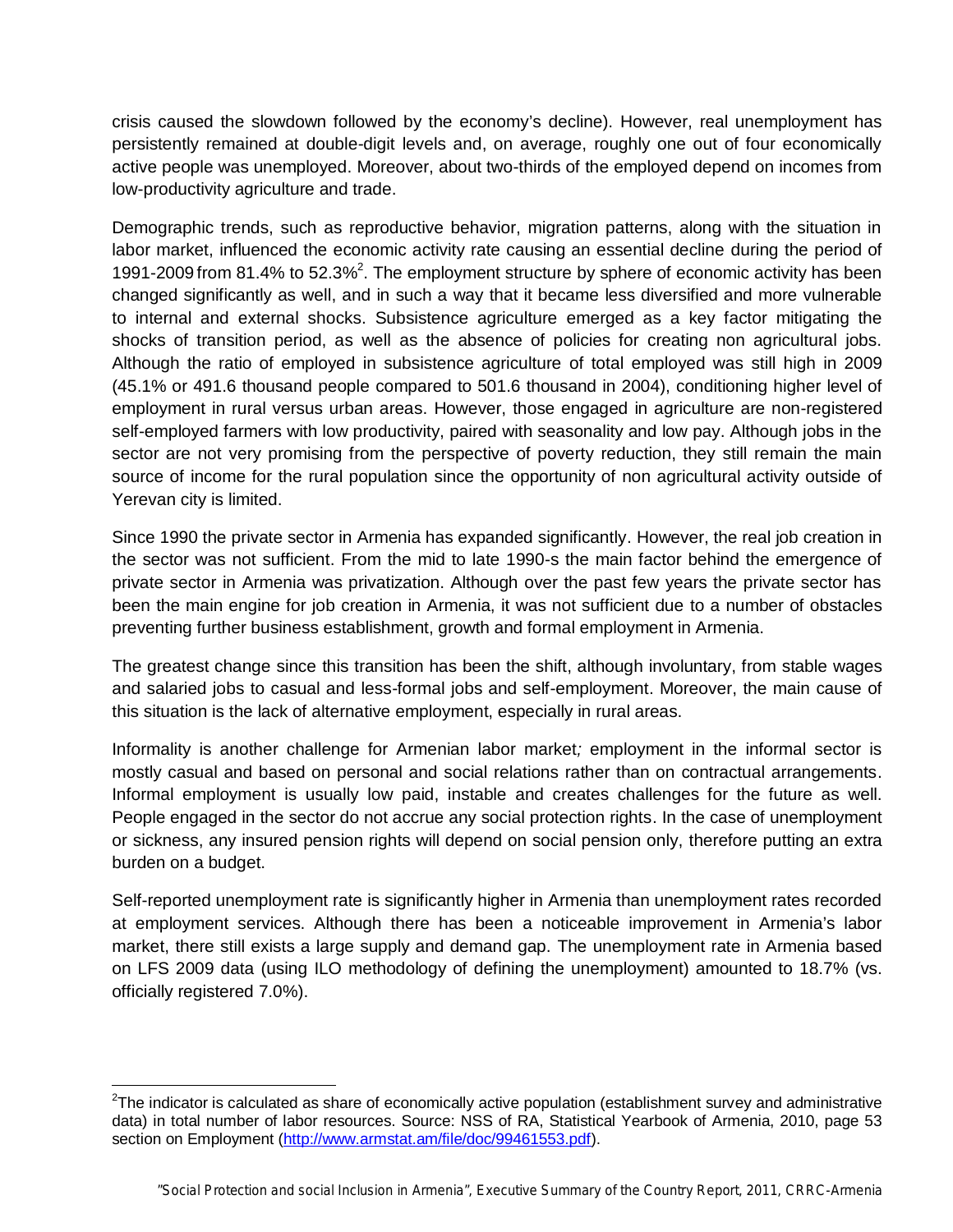Wages have fallen in Armenia in the early years of transition, and began to rebound beginning in the mid 1990-s. However, wage disparities by types of economic activity and by sectors of economy, as well as the gender pay gap, are significant.

Interventions both outside and within the labor market have significant potential to improve labor market performance in Armenia. In the early 1990-s, the employment policy in Armenia was mainly concentrated on passive measures such as provision of unemployment benefits. Starting from the early 2000-s the main priorities in socio-economic development and poverty reduction were tight with labor market issues and special importance was given to active labor market policies aimed at improving employment and reducing the rate of unemployment with specific focus on structural unemployment. Although the situation in the labor market is conditional to a range of external factors and the function of state employment services (as an agency implementing the state policy) is important (to match available jobs with job seekers), the agency has no direct influence on either labor supply or demand. Still, labor market interventions, in particular Active Labor Market Policies (ALMP), have great potential for improving labor market performance, enhancing labor supply (e.g. trough training), increasing labor demand (e.g. through wage subsidies and public works), and improving the labor market mechanisms.

## **Education System**

Reforming the education system and policy issues are important for Armenia as formation of and preserving the human capital serves as an important tool for improving living conditions and escaping poverty. Changes associated with transition have presented the educational system with a number of challenges.

The decline of public resources allocated to education (from 7%-9% of GDP in the late 1980-s through the early 1990-s to 2% in the late 1990-s and 3.5% in 2009), uneven private household expenditure on education across income distribution and households jeopardize the tradition of universal access to education. In addition to inequality of access, the quality of education is becoming unequal as well. Differences in access to good quality education between richer and poorer households and between urban and rural areas are significant.

#### **Migration and Remittances**

Armenia is a country with a long history of migration. Both regular and irregular emigration has been and continues to be an important phenomenon affecting the country. Since transition Armenia has experienced few migration streams due to various reasons, but the magnitude of the migration process has been difficult to assess due to lack of reliable statistics. The issue has been a subject of heavy discussions because the procedures for administrative registration of migration do not allow for assessing the accurate size of emigration. The estimates of the real size of migration vary between 800 thousand to 1 million people.

Seasonal labor migration in Armenia as a phenomenon was began in the 1960-s due to differences between socio-economic development of different administrative-territorial units of the country and involved mainly residents of some high mountainous regions that had limited demand for agricultural labor (due to unfavorable climate) and underdeveloped industrial infrastructure. During the 1990-s the migration, whether it was emigration or long-term temporary labor migration for longer periods as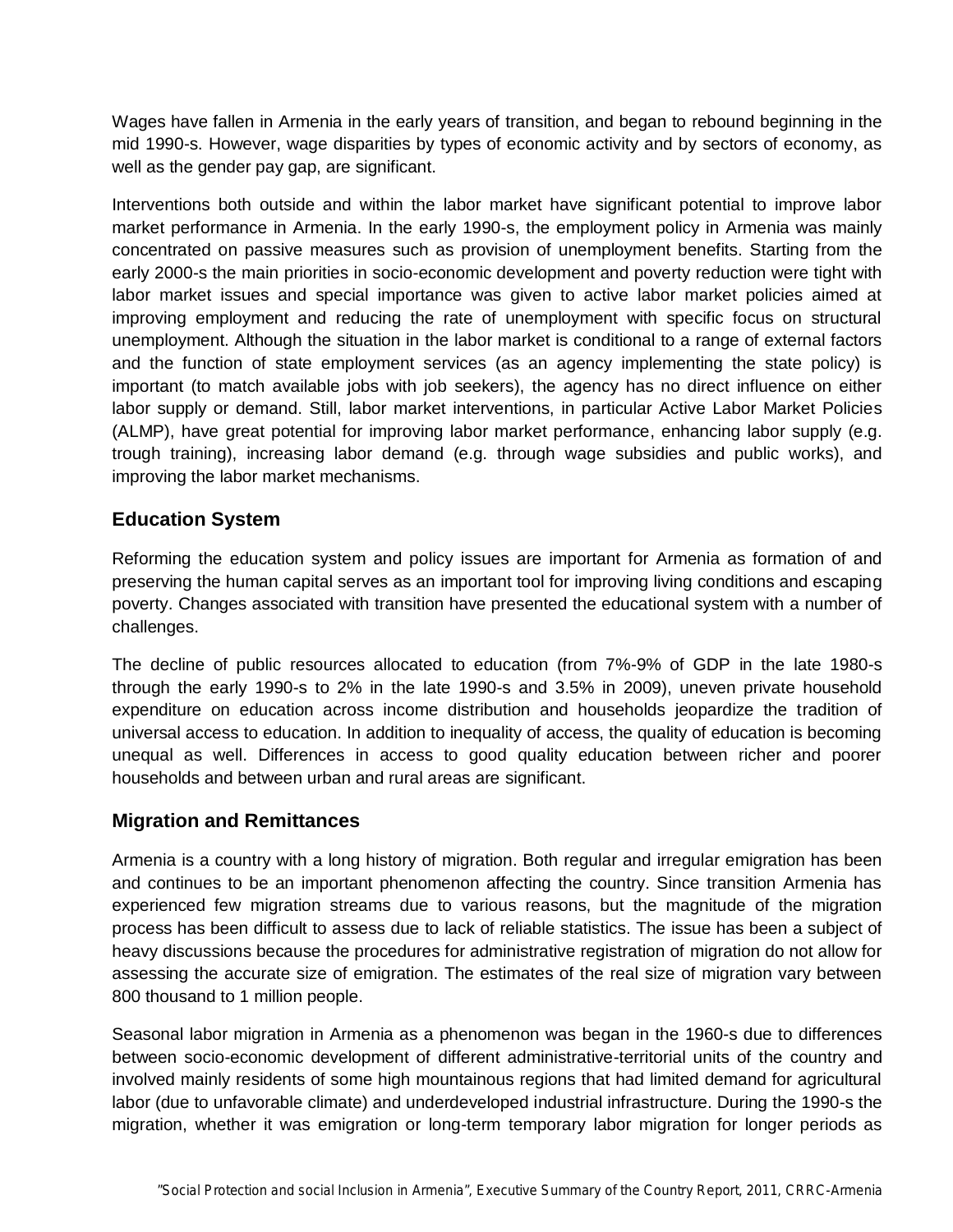"guest workers" for a few years, had a major impact on the labor supply in Armenia. On one hand it involved some emigration of better-educated, higher-skilled workers to other countries, thus influencing the occupational and professional structure of the labor force.

The direct consequence of labor migration is that remittances from abroad play an important social and economic role in Armenia. Particularly, private remittances from abroad play an essential role in reducing poverty despite the fact that they have declined in the income structure of population.

## **Demographic Trends**

Along with social and economic transition Armenia experienced a continuous decline in population. The negative demographic developments in the 1990-s are explained by natural growth decline, an increase in mortality rate and population migration, leading to a decrease in population and to a significant change in its composition by age.

The demographic trends in Armenia over the recent decades have changed the shape of the age pyramid. Due to changes in the age and sex composition of the population of the country, like many countries in the world, Armenia faces the challenges of aging.

The ethnic composition of Armenia's population could be considered as homogenous. According to 2001 Census data (data by ethnic groups of population are obtained only trough Census) 97.9% of the population are Armenians. Despite the relatively large number of communities of national minorities in Armenia, the number of persons belonging to those communities is small, and this does not enable them to have their own parliamentary representative, even from places of compact residence.

## **Territorial Disparities**

Territorial disparities became a serious obstacle to the economic and social development of Armenia. Since the beginning of the 2000s regional development disparities have been increasing in parallel to the accelerated economic growth, and are mainly reflected in the growth of the economic role and significance of the capital city, Yerevan. Harmonized regional development of Armenia became one of the main priorities as the Government of Armenia announced in its Sustainable Development Program (SDP) program for 2008-2012. The regional development scenario proposed in SDP envisages the implementation of a targeted regional development policy and is aimed at promotion of increased economic growth outside Yerevan.

## **Social Protection System**

The social protection system of Armenia plays an important role in providing social support to the population and alleviating the extreme poverty. Moreover, the social protection policy is aimed at managing social risks by the state via prevention, reduction, and regulation.

The functions of the state system of social protection are clearly defined, based on which, corresponding programs are provided for vulnerable population groups. These programs include: (i) state social assistance programs; (ii) social security programs; (iii) social protection programs; (iv) state social insurance programs; (v) employment programs; (vi) a system of allowances. In general, the social protection system in Armenia can be divided into social insurance and social assistance.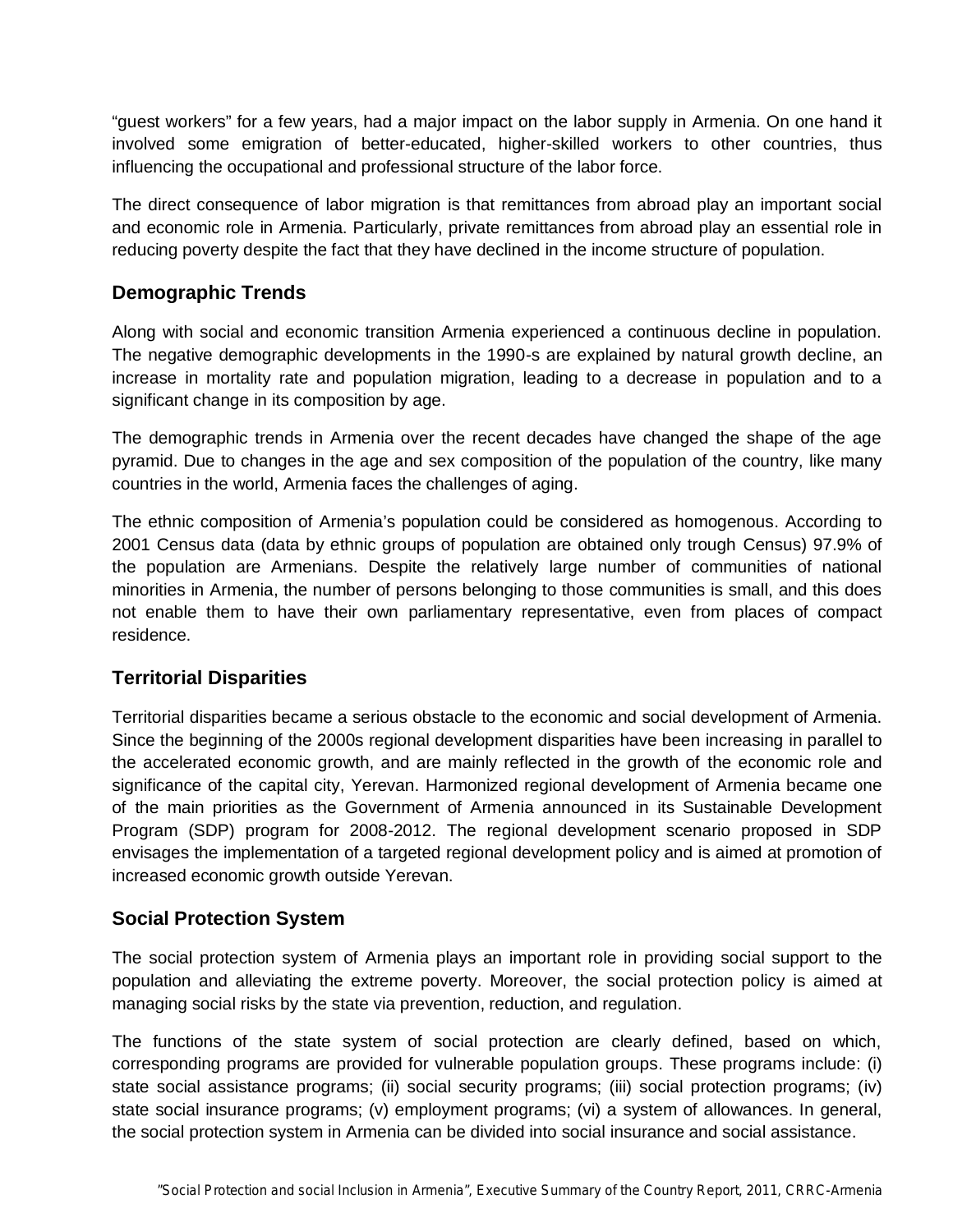Social protection in Armenia is administered by the Ministry of Labor and Social Issues (MLSI) that is responsible for policy-making and implementation in all branches of the labor and social protection system except health care.

The social protection system up to 2008 was funded by the state budget (social assistance, social welfare services, and military retirement benefits) and by the Social Insurance Fund (labor or insured pensions, unemployment and sick leave benefits). Beginning in January 2008 the SIF was reorganized into the State Social Security Service (SSSS), and all social protection programs are financed directly from state budget, although there exist contributory and non-contributory based benefits and services. Total public spending on social protection comprised 6.0% of the GDP in 2008 and 7.9% in 2009. There exist out-of-budget international donors' participation in different social assistance programs, however it is not included in data provided in this paper. Although the total amount of expenditure on social protection from the state budget increased 4.1 times in 2009 compared to 2001, the huge share of social protection expenditure (86-87%) is allocated to finance both social and insured (labor) pension provisions and poverty family benefits. The remaining small share of public finance for social protection obviously is hardly enough to assure other efficient and qualified social protection programs. Moreover, the share of spending on pensions grew. The share of spending on pension provision has increased from 54.1% in 1999 to 72.9% in 2009. Thus, the issue of financial sustainability of the social protection system, particularly the current pension system, is the matter of great concern.

The most important and costly social insurance benefits are pensions, unemployment insurance coverage, maternity coverage, and childcare benefits for children under 2 years old. Although the amounts of these benefits have trended upwards, their average size is still low compared to EU member states and some former Soviet Union countries.

The system of state allowances in Armenia was established in Soviet times by introducing a law on the "Allowances for Children from Less Secure Families" and since independence has undergone many modifications. In 1997, the new procedures were established to provide monetary compensation to certain groups of the population defined by the legislation, rather than based on privileges (as it was during the Soviet times). The Family Benefit (FB) was introduced in January 1999 only, and a major shift took place from "the categorical oriented to socially deserving members of society" system to a system focusing on protecting the poor. Previously, there existed 26 small, uncoordinated categories of cash benefits, allocated on the individual level, that were replaced by the FB system based on proxy means-tested targeting mechanism. FB administration and targeting efficiency play a critical role while assessing the impact of the program. Therefore the further improvement is another matter of concern.

As for social services, they are being provided separately through state and non-state run facilities and steps are being taken to shift to providing services as a package. These services are aimed at satisfying the social needs of individuals representing separate vulnerable population groups in case of eligibility. Today, one of priorities of social assistance policies in Armenia is the transition from merely cash and non-cash aids to delivering comprehensive social services in packages. The packages of social services are supposed to be designed as social services deriving from needs of the clients and are to be based on a needs assessment (e.g. for disabled based on data of developed individual rehabilitation programs). The equity in access of social services provided, and assurance of equity in quality remains an important and high priority issue for Armenia.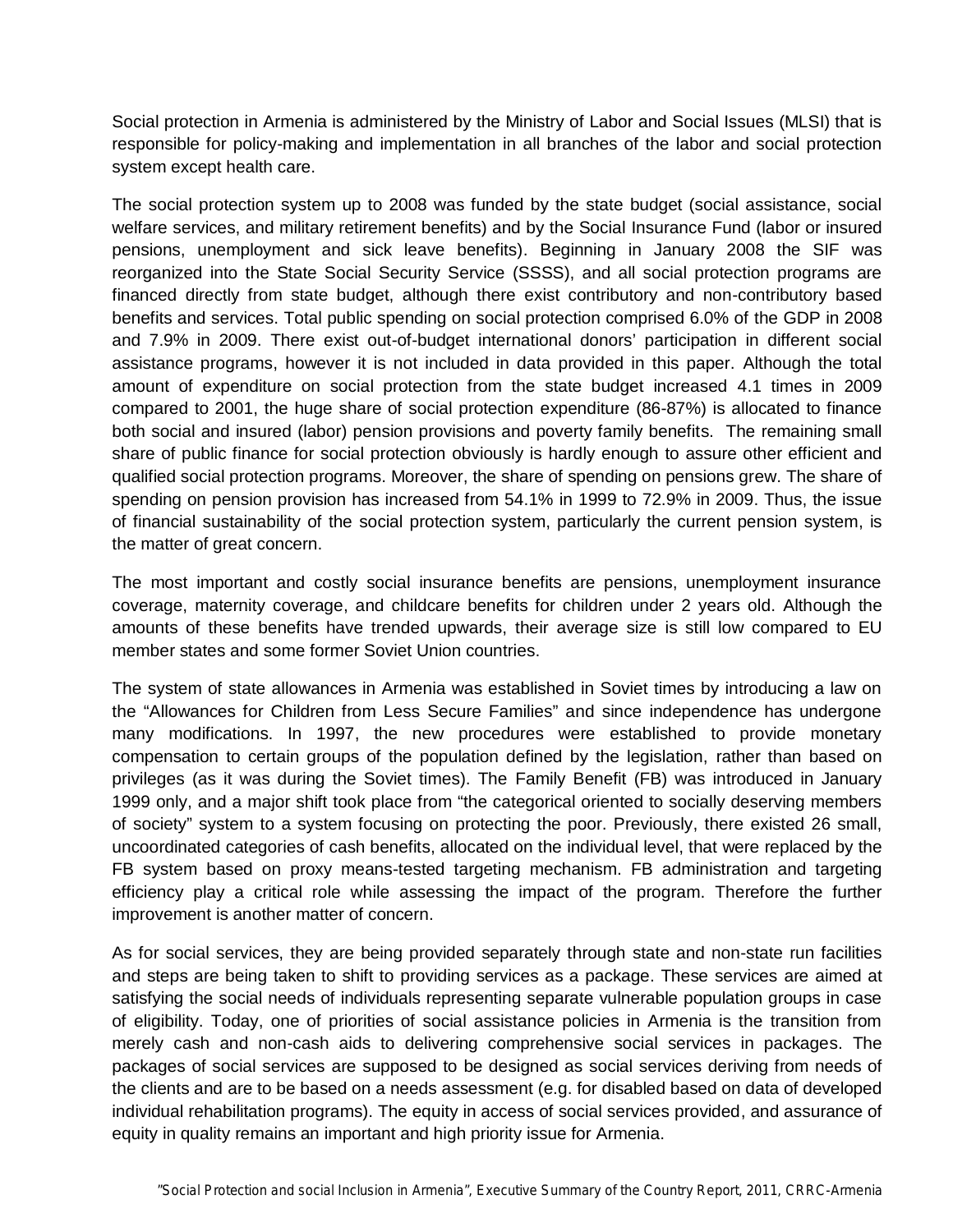#### **Poverty and Social Inclusion**

Thanks to sustainable economic development, as well as the measures undertaken to ensure growth of public resources directed to the social policy and increase of its purposefulness, there has been a significant reduction in poverty and extreme poverty in Armenia. Between 2004 and 2008 more than 350,000 people were able to move out of poverty. The percentage of poor dropped from 34.6% in 2004 to 23.5% in 2008. Extreme poverty declined even faster - from 6.4% in 2004 to 3.1% in 2008. As for the income inequality, it, measured by Gini coefficient, has declined slightly - from 0.395 in 2004 to 0.389 in 2008 (according to 2009 methodology Gini coefficient was 0.339 for 2008 and 0.355 for 2009). In the 1990-s and early 2000-s income inequality in Armenia was among the highest for transition countries with similar per capita income levels.

However, the economic crisis seriously affected Armenia's economic growth and the poverty reduction achieved during the above mentioned period. The crisis has had a serious impact on poverty incidence – according to the new methodology it comprised 34.1% in 2009 compared to 27.6% in 2008. $3$ 

The income inequality in the late 1990-s was much higher than the consumption inequality, which was indicating that the population polarization in Armenia was deeper in income distribution as compared to consumption. The series of 2004-2008 household surveys prove that this trend was preserved: in 2009 the income inequality was at 0.355 while the consumption inequality was much  $lower - 0.257$ .

Poverty incidence varies essentially across marzes (Armenia is administratively divided into 10 regions - marzes, and Yerevan). The ILCS data proves that the impact of the economic growth on the poverty reduction in marzes has been disproportional. The poverty incidence is higher in bordering regions, in regions with unfavorable conditions for agriculture (especially with small share of irrigated agriculture land), and in marzes with predominantly urban population. However, while overall between 2004 and 2008 the poverty and the extreme poverty showed the trend of declining in all marzes and in Yerevan city, in 2009 there was registered increase in poverty in all marzes but with different speed.

From the vulnerability perspective households headed by females, larger households with 2 or more children, households headed by unemployed or with unemployed adults, as well as elderly, disabled and people without education or professional skills, are at the highest risk. Thus, education is one of the important factors along with health status determining the level of household vulnerability. Dynamics of poverty reduction shows that the poverty reduction among people 16 years and older with higher and middle vocational education was faster: between 1999 and 2008 that reduction comprised 4 times for those with higher education and 3 times –for those with middle vocational education, respectively.

Households having a sick member are more likely to perceive themselves as poorer compared to similar households with no sick members. These perceptions objectively reflect the accessibility and quality of the services actually received. Health services in Armenia are expensive and costs are mostly born by households themselves.

 3 The new 2009 methodology is applied.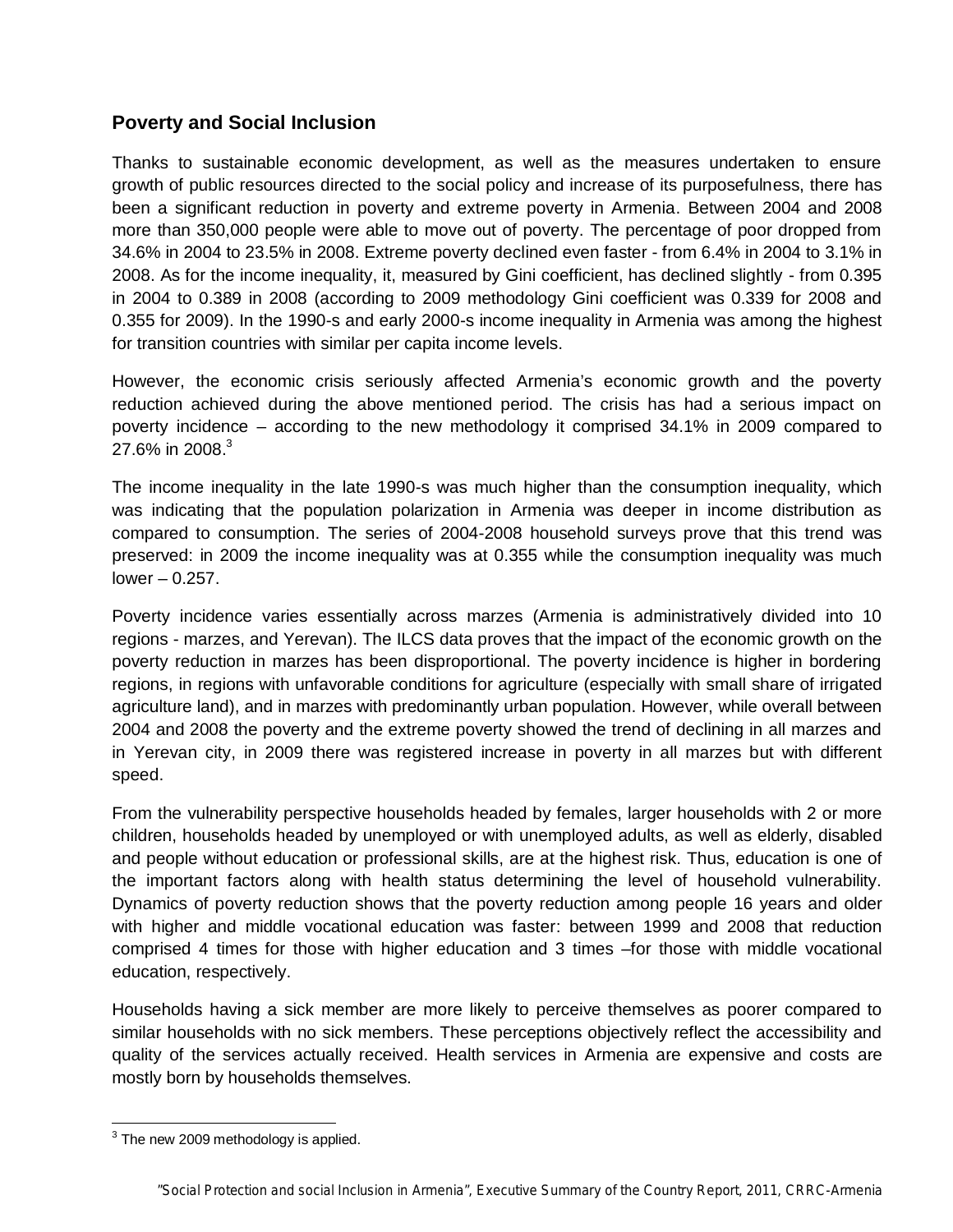As the causes of poverty are linked to economic, political, and social transformations, national policies targeting the poverty reduction are concentrated on economic development with a focus on increasing the access of poor groups of the population to education, health, social protection and the labor market are the key sectors in which the level of social inclusion and inequality need to be defeated.

#### **Pension System**

The current pension system provides old age, disability and survivorship, privileged and social benefits on a Pay-As-You-Go (PAYG) basis. The pension age for both insured men and women is 63, and 65 for social pensions. The current pension formula based on length of service is not linked to wages. The contribution rate to the public social security system is 3% of wages for employees. Employers pay from 21 to 28% of payroll (or 23% on average), based on a regressive scale. The agricultural sector, formally almost half of the economically active population, is by law not required to contribute to the social insurance system.

The pension system in Armenia covers more than 20% of population. In 2009, the pensions constituted 5.6% of total state budget expenses, 12.9% of total social expenses (including those on healthcare, education, culture and others) and 72.9% of overall social protection expenses. Despite the essential increase of pensions in 2008, the average pension is still low and in 2009 amounted to 26,056 drams (52 Euro) for the all insured persons and 10,067 drams (20 Euro) for the social pensioners. The replacement rate calculated as a ratio of the national level of average gross pension to average gross wage, in 2009, amounted to 27.3% for insured pensioners and 10.5% - for social pensioners. The average insurance pension is 2/3rd of the minimal consumption basket.

The total number of contributors to the pension system is less than the number of pensioners, in 2008, which means that the effective support ratio of the pension system (the number of contributors divided by the number of pensioners) is less than 1,0. The constantly increasing number of pensioners, comparatively small number of actual contributors to the system, low level of wages, high tax evasion along with continuously worsening demographic situation due to low birth rate, workingage population outflow, and increased life expectancy are increasing fiscal pressure to the current PAYG pension system. Financial non-sustainability of the system and inadequacy of the pensions paid to retirees became crucial issues that appeared in the political agenda of Armenia.

In an effort to improve the fiscally unsound and unsustainable pension system, the Government of Armenia, since 2006, has moved to reform the pension system by exploring a number of reform programs in other countries. After much debate and deliberation, the government finally adopted a pension reform program in November 2008. By October 2009, a legislation package of five draft laws on pension reform was developed by the Pension Reform Implementation Managerial Board (PRIMB) and submitted to the National Assembly for adoption. If this package is enacted in 2010, the Government plans to launch a multi-pillar pension system in the period of 2011-2014, as outlined in the pension reform framework that includes:

- *the pillar '0' or the social pension* for those people who have not been employed during their life or have been employed less than 10 years or have been employed but in non-formal economy;
- *the pillar '1' or the labor pension* for employees above 40 years old upon their retirement;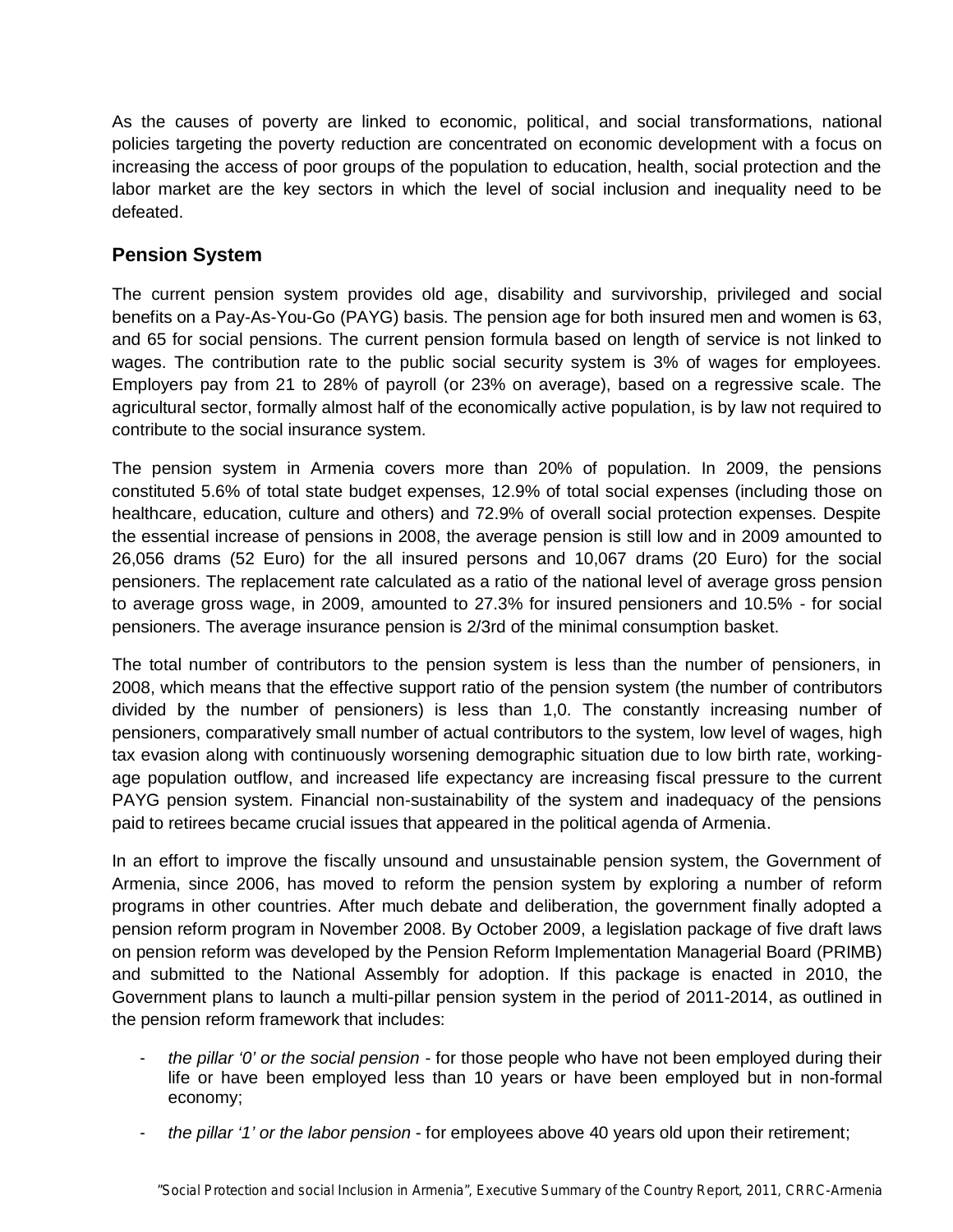- *the pillar '2' or the mandatory funded pension* for young people up to 40 years old (40 inclusive) upon their retirement. The funding source of the funded pension is the individual income (the salary), of which 5% will be transferred on the personal pension account, and, meantime, the state will double that amount (will top up another 5%) by making an appropriate transfer from the state budget.
- *the pillar '3' or the voluntary funded pension* for all those who want to receive supplementary pensions by participating in various funded pension schemes offered by private financial institutions (insurance companies, pension funds, etc.).

Currently, the National Assembly is in the process of a second reading of the pension reform legislation package. At the same time, the Government has adopted the program and time-schedule for implementation of public awareness, public education and civil society participation in the reforming of pension system.

## **Health and Long-Term Care**

After the collapse of the Soviet Union the former Soviet republics, including the Republic of Armenia, inherited the "Semashko model" and a centralized health system. All the Newly Independent States (NIS) had to decide how to deal with their heritage. During the challenging transition process and political and economic development, a law on reform of the health system was adopted in Armenia in 1996. The system was aimed at reducing the financial support of the state. In March 1996, the law "On medical aid and medical services for the population" was adopted by the National Assembly, which abolished the belief that everyone was entitled to free health care and which allowed private out-of-pocket payments.

There was a deterioration of economic and living standards during the transition accompanied by a declining health status of the Armenian population. The general state of health of the Armenian population provides reason for concern. Tuberculosis has remained a widespread disease and the infant mortality rate remains high. The most common causes of death are cardiovascular diseases, cancer, tumor, accidents, and gastro-intestinal diseases. Armenia belongs to the countries with the most incident cases of multidrug-resistant tuberculosis (MDR-TB) (55 new cases per 100 000 per year in 2006). Circulatory diseases are the leading cause of death in Armenia and account for 47% and 53% of all deaths in men and women, correspondingly. Regarding HIV transmission in Armenia, from the beginning of the epidemic 205 death cases have been registered among HIV/AIDS patients (including 35 women and 4 children).

Although maternal and child health in Armenia has improved in recent years, there is a discrepancy between the nationally-reported data, WHO estimated data, and data from various surveys.

The Ministry of Health usually conducts the public regulation. However, the role of the local/municipal (regional) government is becoming constantly more important. Between the mid-1990s and 1998 there took place a shift of financial responsibility for the provision of statutory health services from the central Government to regional governments. Regional/local authorities attained a certain degree of independence from the central Government (e.g. negotiating contracts with regional/local health care providers, monitoring quality and amending regional/local budgets). Since 1996, the responsibility for the provision of primary and secondary care has been transferred to regional and local governments. The Ministry of Health remained responsible for tertiary-level institutions, while most hospitals and